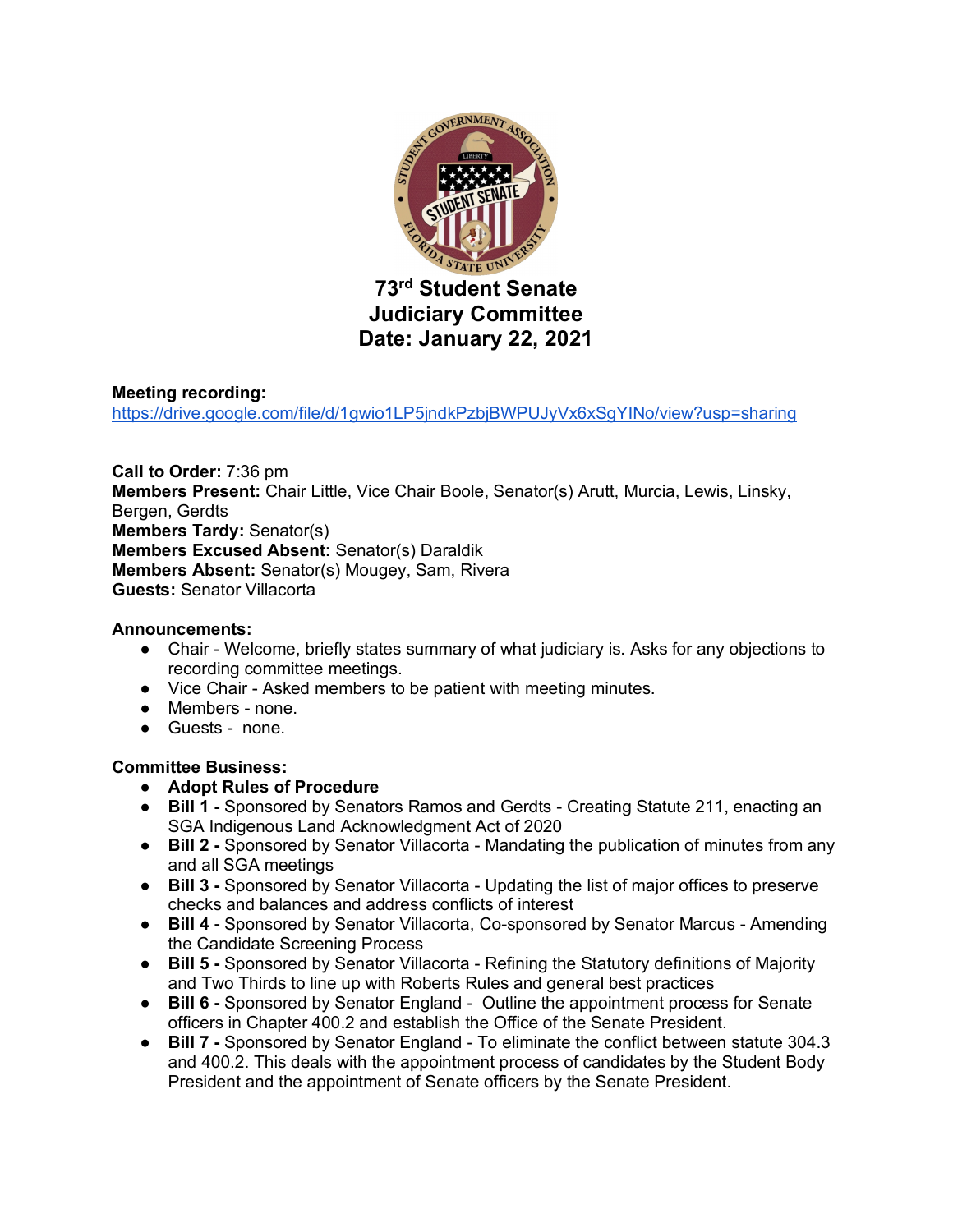- **Bill 8 -** Sponsored by Senator Linsky Updating the Elections Code to resolve contradicting statutes and provide procedural clarity.
- **Constitutional Amendment 1 -** Sponsored by Senator Villacorta Correcting the mathematics behind Recall Election Petitions
- **Constitutional Amendment 2 -** Sponsored by Senator Villacorta Remove redundant language referring to the office of the Student Body Treasurer in the Student Body **Constitution**
- **Constitutional Amendment 3 -** Sponsored by Senator Villacorta To make the Student Body President and Student Body Vice President run separately
- **Constitutional Amendment 4 -** To Create a Constitutional Review Commission to ensure periodic review and modernization of the Student Body Constitution

# **Old Business: None**

## **New Business:**

- Rules of Procedure
	- Motion to adopt Lewis
		- Seconded Murcia
		- No objections
		- Rules of Procedure Adopted
- $\bullet$  Bill 1
	- Opening Statement:
		- Gerdts: Describes history of bill and past veto of very similar bill. That same previous bill in 72nd was passed unanimously.
	- Technical non-debatable:
	- X: none
	- Round table:
		- Boole: I think we will pass this bill again it looks great
		- Linsky: Agreed. There might be a spelling error.
		- Gerdts: There is a system in place to handle that
	- Closing:
		- Gerdts: Thank you, glad that there was no real debate. I hope to see it pass and I hope to see it pass on the floor.
	- Vote:
		- Y (Boole, Murcia, Linsky, Gerdts, Lewis, Arutt, Bergen) N (0) A (0)
	- **BILL PASSES**
- $\bullet$  Bill 2
	- Opening Statement:
		- Villacorta: Requires that all committees send minutes to webmaster within 2 days of meeting. It allows legal action to be sought if this is not followed.
	- Technical non-debatable:
		- Linsky: is this meeting one that would apply to this statute
		- Villacorta: yes
		- Linsky: Are zoom recordings ok
		- Villacorta: Absolutely
		- Bergen: Prior to zoom meetings were meetings recorded?
		- Villacorta: In 72nd and & 73rd there were experiments but other than that: no, not to my knowledge.
	- Round table: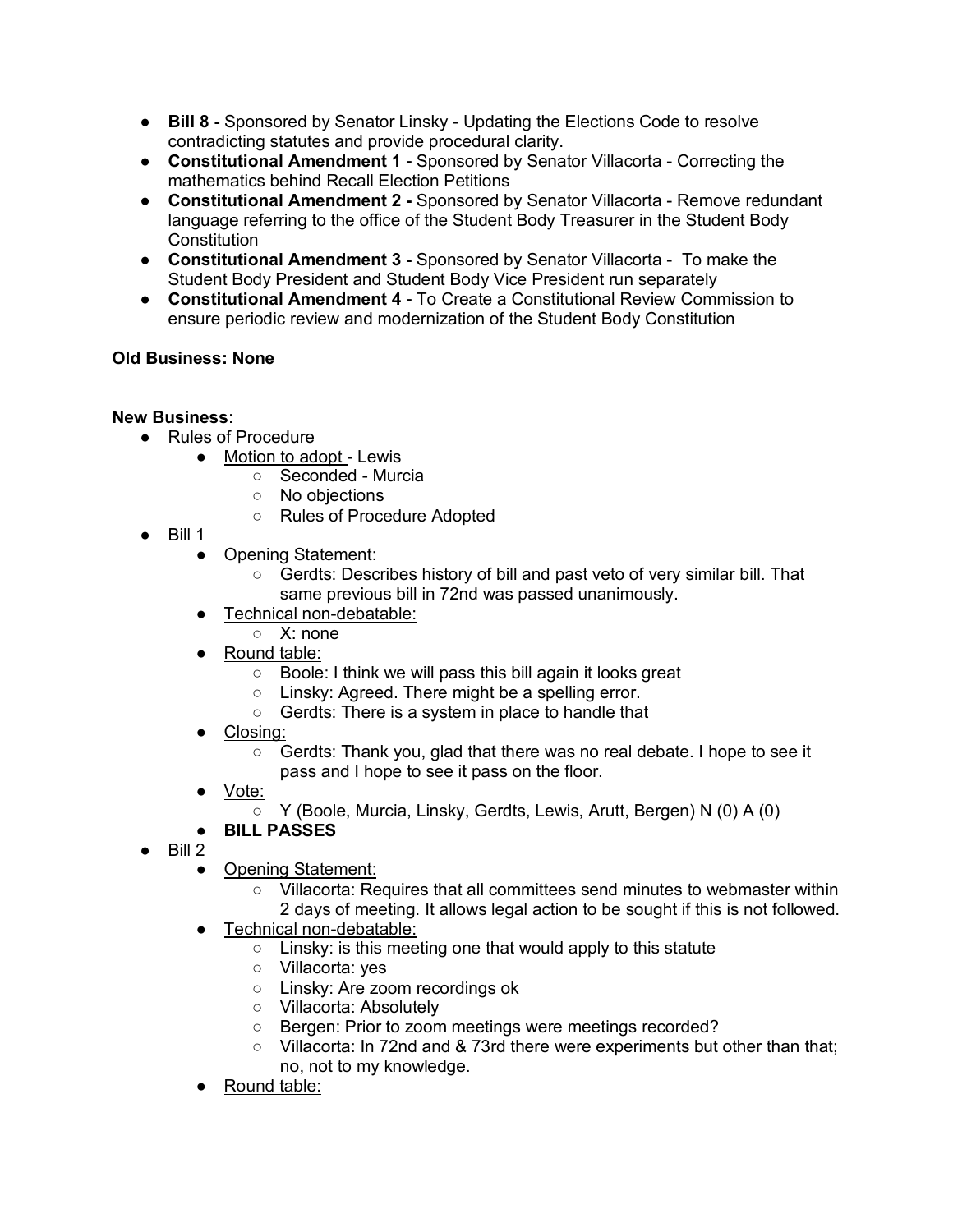- $\circ$  Linsky: Overloading those that are tasked with going back and forth with the webmaster. I think requiring a full video is even better for transparency
- Boole: I am worried that two days is too harsh and does not allow leniency for mistakes
- $\circ$  Gerdts: Two days is not really going to be that harsh. And the after two days advisors would start reaching out. Meetings without minutes are a waste of time. Minutes haven't been taken seriously and they should be. It is important that committee meetings happen continually throughout the week. Minutes allow deaf students to participate. I doubt any real legal issues would arise.
- Murica: I think two days is very attainable
- Linsky: I think that a real harsh deadline would be 24 hours
- Closing:
	- Villacorta: thank you, thanks for the debate. Thank you vice chair Boole for your points. The last section of the bill states that the minutes are required to be taken in committee. If an emergency does happen there is a cushion for those responsible.
- Vote:
	- Y (Boole, Arutt, Gerdts, Bergen, Murcia, Lewis, Linsky) N (0) A (0)
- **BILL PASSES**
- Bill 3
	- Villacorta point of personal privilege: Request to table bill 3
	- Murcia: motion to table
	- Lewis seconds
	- **BILL TABLED**
- Bill 4
	- Opening Statement:
		- Villacorta: This bill addresses some issues brought up in the investigative board. Some interviews were reported as only 2 minutes for senate candidates. The bill also has any interviewer with a personal interest to recuse themselves. Helps prevent nepotism, making sure that just because someone has friends with the current leadership in the executive branch that they are getting some kind of favor from that.
	- Technical non-debatable:
	- Round table:
		- Linsky: there is one issue with this bill. I don't know where the line for a professional relationship begins and ends. There shouldn't be nepotism and I like this bill. But it could be seen as vague and easy to get around. Minimums for a ceiling must be made.
	- Closing:
		- Villacorta: Thank you to senator Linsky for the interesting questions and would love to talk with you about the legal definitions about a professional relationship
	- Vote:
		- Y (Boole, Arutt, Gerdts, Murcia, Lewis, Linsky) N (0) A (0)
	- **BILL PASSES**
- $\bullet$  Bill 5
	- Opening Statement: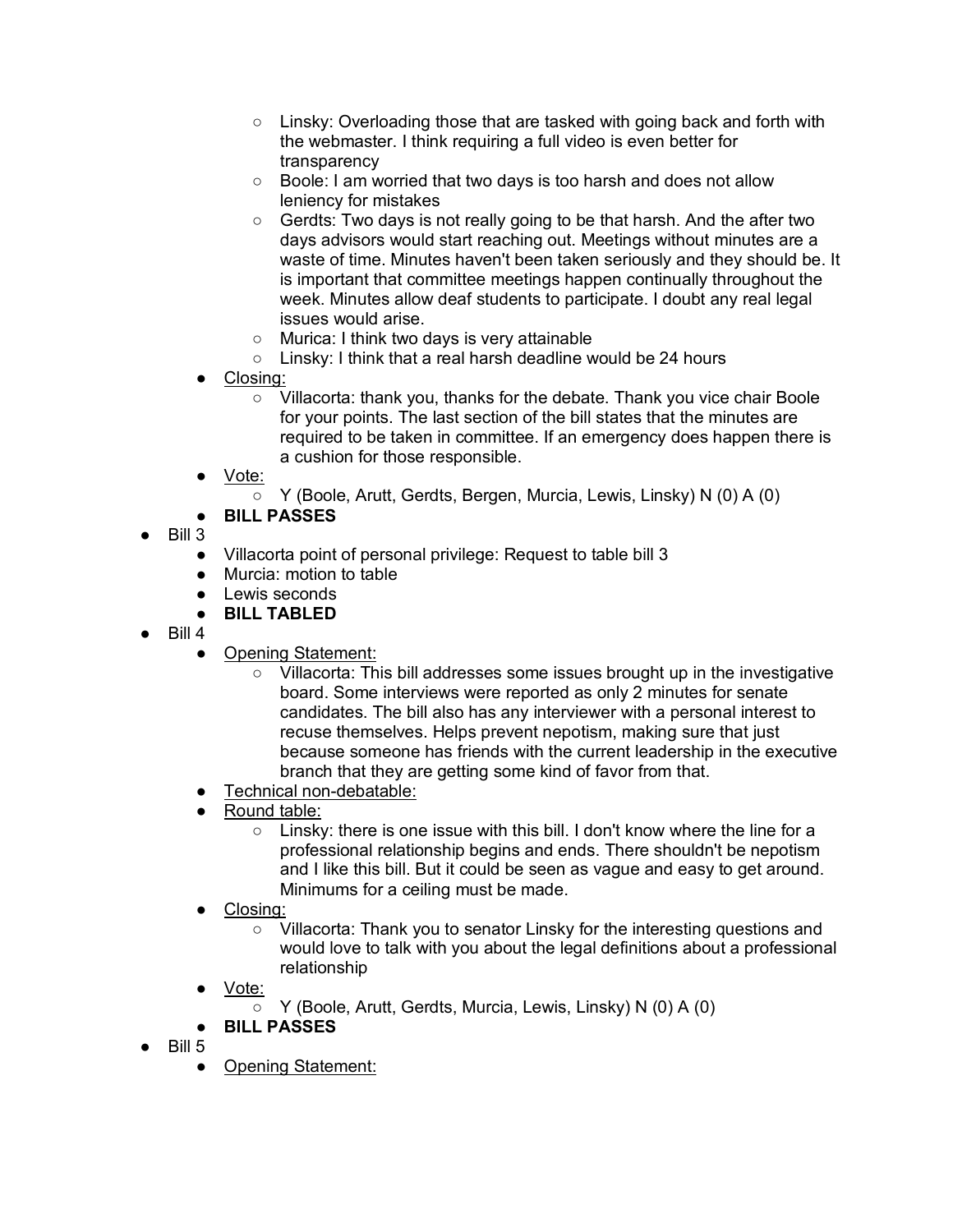- Villacorta: Helps reduce redundancy and helps become inline with Robert's rules. Helps solve the issue with super majorities and the absention problem.
- Technical non-debatable:
	- None
	- Round table:
		- Lewis: I support this bill I'm all for clarity
		- Arutt: I am also all for this bill and I think it will help streamline the rules
- Closing:
	- Villacorta: I yield
- Vote:
	- Y (Boole, Arutt, Gerdts, Murcia, Lewis, Linsky) N (0) A (0)
- **BILL PASSES**
- Bill 6
- Sponsor not present, **BILL TABLED**
- Bill 7
- Sponsor not present, **BILL TABLED**
- Bill 8
	- Opening Statement:
		- Linsky: So a basic tenet of any judicial proceeding is that there be jurisdiction. There are two main types of jurisdiction: Original jurisdiction and appellate jurisdiction. The current rules are not clear whether the elections commission is an appellate body or an original. There is contradicting writing in the statues. The problem is that when the rules are read that the body believes its an appellate body. The rules indicated in many cases that the body is appellate contradictory to the previous intentions of the body.
	- Technical non-debatable:
		- None
	- Round table:
		- Boole: I think I speak for everyone here that I am not a legal expert. I will vote to pass this because I trust you and because I will have more time to read it before it is on the senate floor. I think I speak for every one when I say it's a little out of my wheelhouse of expertise.
		- Murcia: I agree but, I also don't think that we should just pass the bill to pass it. I think if we really don't understand it we sould table it because as judiciary it is our responsibility to know what we're passing and understand what we're passing and support what we're passing. I don't think just passing things to pass is a very good precedent to set. I rather table it then pass it to pass it.
		- Boole: What I meant by my comments was not that I was just passing it to pass it. I feel like I don't understand a lot of the language. I understand what the bill aims to do and fix. Its not as if I haven't read the bill but its that I feel that this discussion can continue on the senate floor. But ultimately it's up to everyone, but I'm in support.
		- Villacorta: Question for the sponsor, this would be taking the, making the elections commission the first place of deciding if a claim was valid?
		- $\circ$  Linsky: To clarify, the elections commission was never an appellate body even though it said it was an appellate body. If it were and they were allowed to continue like this three constitutional amendments would be violated. This happened by the rules being changed each year. What this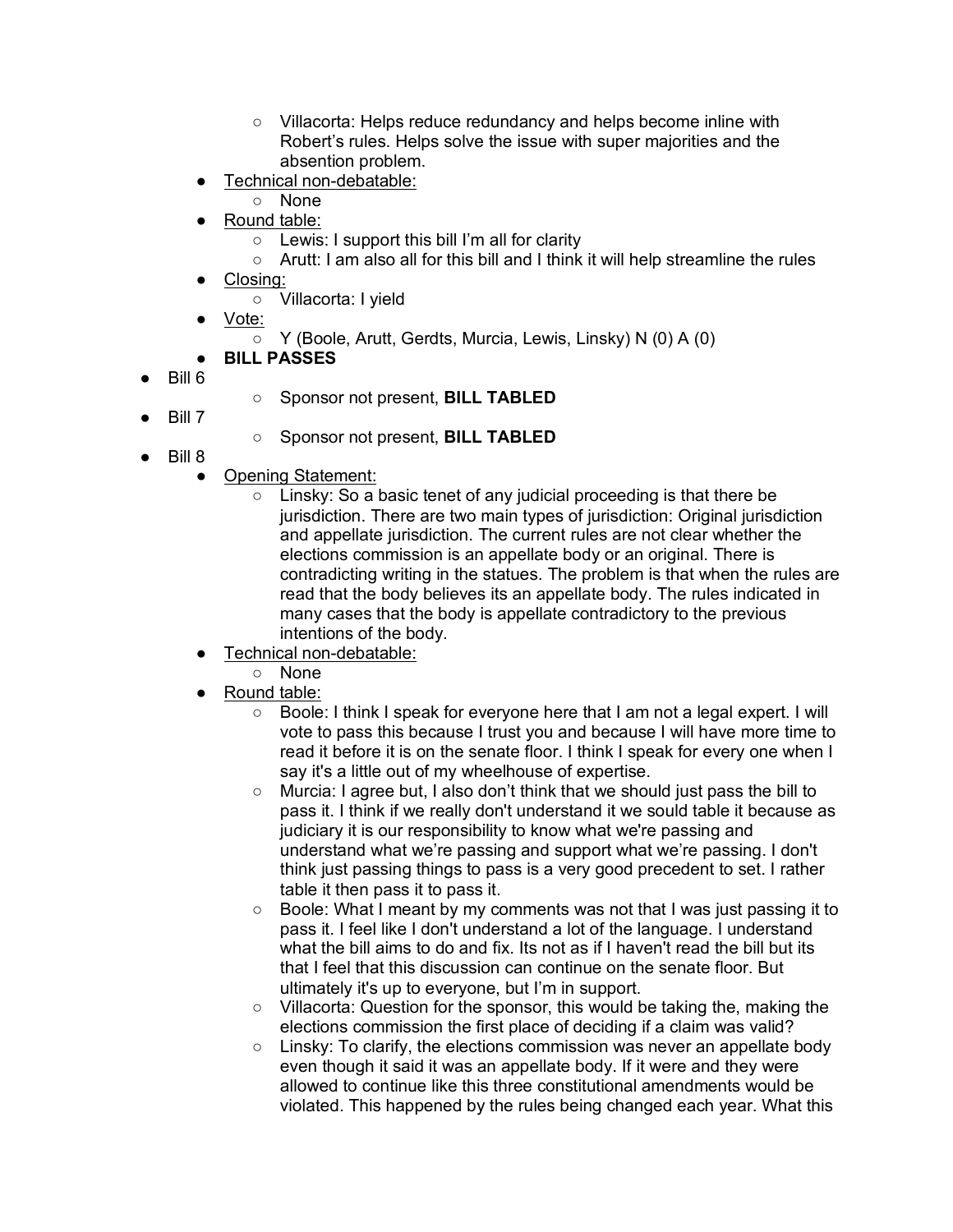really does is the supervisor has two options, they have to review the complaint if a code has been violated, if none was found the case would be dismissed without prejudice. This allows anyone who made the complaint to resubmit it if a mistake was made. If not dismissed the case is forwarded to the elections commission for a hearing. The legislation also sets more clear boundaries for the hearing. And the rules are they are written now there is no original hearing. As the system is right now, my client was not given any information of the actual hearing which is a violation of the 6th amendment. So by creating a buffer of time where you have 24 hours to dismiss or forward the complaint. Then you have the hearing with clear and convincing doubt.

- Villacorta: that was awesome, do you mind, chair Litttle if I reserve two follow-ups?
- Little: that would be fine as long as no committee member has any comments
- Boole: I would like to say something real quick.
- Little: per our rules committee members must be recognized before noncommittee members
- Boole: Thank you, I just wanted to say to senator murcia's complaints or rather concerns, that I don't believe I will become more of an expert in the inner workings of this bill in two days or a week. So thats why I'm willing to pass it here, so I hope you join me in that; that said if you really feel like you're not reaching the fullest competency in the paper that you would like then I would vouch for you to go ahead and not pass or vote no, but thats just how I feel so thank you.
- Villacorta: Thank you chair, so, two questions for the sponsor. First, I saw that the period was changed to 36 hours and was wondering when that would start.
- Linsky: That would start with publication. The old timeline was 24 hours which made it difficult to write a 30 page paper. To senator Booles question in a previous bill, there was statutory language in there to publish their findings much sooner than they did. But in the election case there is a much slimmer window. So extending that a little bit just to give it some breath. There is a condensed timeline for the elections commission to get these hearings heard and ruled on so senators can be seated and the fallout doesn't extend for many weeks. So, I'll reserve whatever opinions I have for closing.
- Villacorta: The second question I had was, does the supervisor have the power to accept or reject or does it go automatically to the elections commission?
- Linsky: They have the power to reject only, dismiss without prejudice. I will pontificate for a second. Here's the problem we have with the rules in the first place. I stood in front of the elections commission when I went to them and said that this was my clients first hearing. And they said, no it was not. I turned to my client and said, have you had a hearing before? And my client goes I don't think that I have. And that was that and at that point I realized that I wasn't getting anywhere. The board had convinced themselves that they were something that they were not. If they had actually done the deep dive into the rules they would have seen that they were violating multiple constitutional rights. And they didn't even check if he had a hearing before.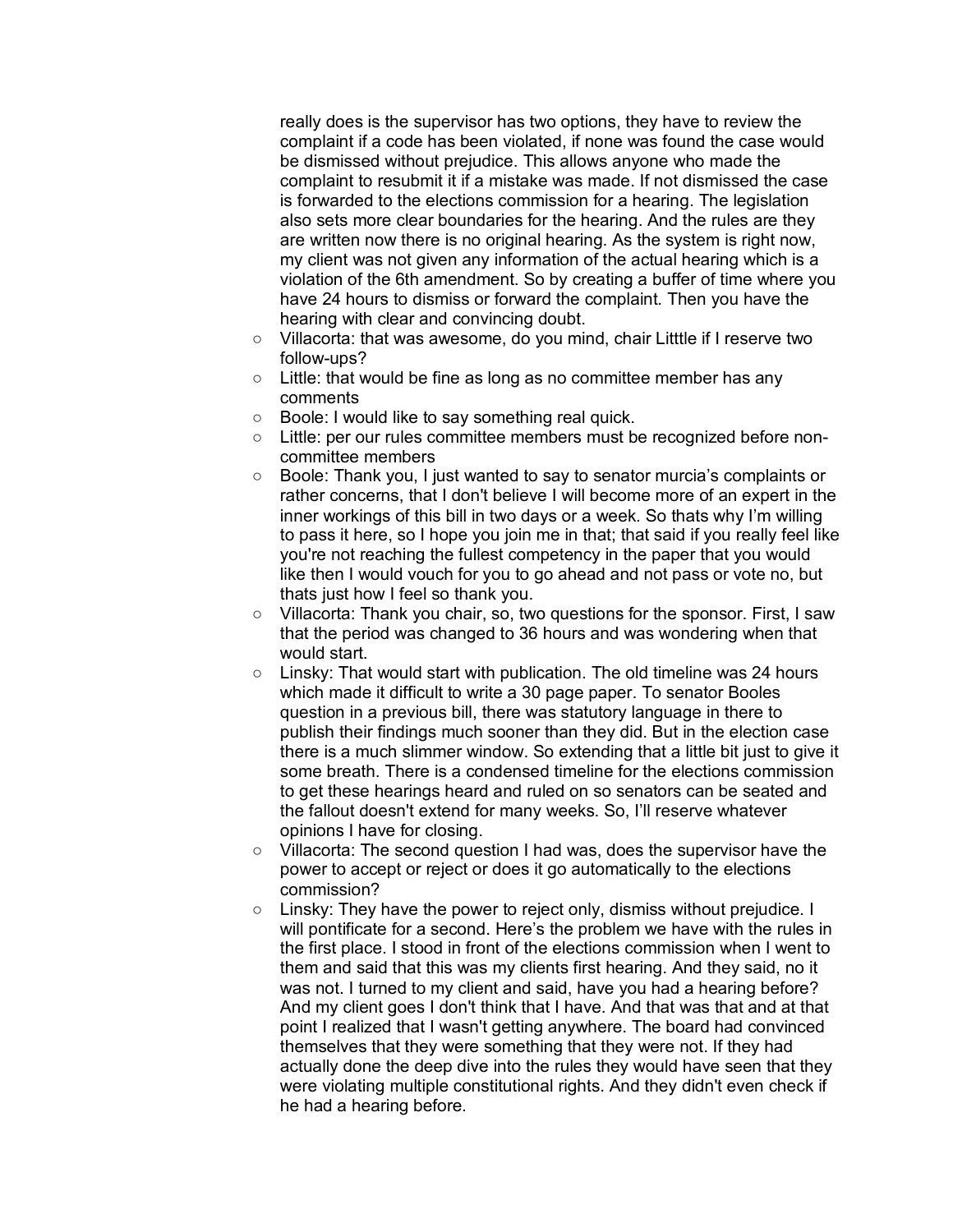- $\circ$  Chair: I would like to say that although it is not my position to debate any legislation, I would like to echo that if the committee feels as if they are unfamiliar with the legislation that they table the bill so they can become such. Keeping in mind that our primary job is to evaluate the legislation through the lens of the election code and not the job of the full senate.
- **Lewis: I move to postpone to a definite time.** Ok I move to table
- **Murcia: Seconded**
- Linsky: Can I object with a qualification that this next meeting happens before the next senate meeting. Because once the election is set, per section 700 the rules cannot be altered in any way shape or form. So there is a sense of urgency. And I do appreciate that everyone is so willing to look over this. It would be silly to just rubber stamp it and move on but I would stress that if there is time over the weekend to overlook it I would urge you to take it.
- $\circ$  Little: So, adding on to that if the board wanted to meet again we do have to give 24 hours notice to the earliest we could meet would be next week on tuesday. So is there an objection?
- Linsky: No.
- **BILL TABLED**
- Constitutional Amendment 1:
	- Opening Statement:
		- Villacorta: This amendment addresses one of the bigger issues that have come up with FSU's growth. This helps change the rules of the population on recalling an election. Changing the percentage to be lower to make it more accessible to the student body. Sets it from20% to 10% for senators. Reads and summarises off legislation.
	- Technical non-debatable:
		- Bergen: Underlined is the added language?
		- Chair: Yes, and explains notation system on bill
		- Bergen: what is the stated needed population
		- Villacorta: Around 2,000 per un updated numbers.
	- Round table:
		- $\circ$  Lewis: I am in support of this legislation, I think it makes perfect sense and I support this amendment passing.
		- Linsky: What happens after a recall?
		- Villacorta: let me pull up the exact wording…I think the specifics may be in statues.
		- Linsky: Regardless, the issue I have stands and that is with the delineation between graduate and undergraduate seats. I worry that this bill allows for electioneering in certain colleges. I am still going to vote yes on this but I do think that they should be some type of percentage that is based on the size of the college.
		- Villacorta: I would like to work with you on figuring out how to change it for small colleges. 707.4 is where it defines what happens.
		- Linksy: Just a point of interest section 707.4 does nothing but refer back to the constitution and it doesn't seem like there's much in the constitution.
		- Boole: I had some concerns, similar to the previous senator. I think it may be unfair to have different percentages for different colleges. Just because some colleges are smaller than others. It should be harder for the college of arts and sciences if their population is larger because they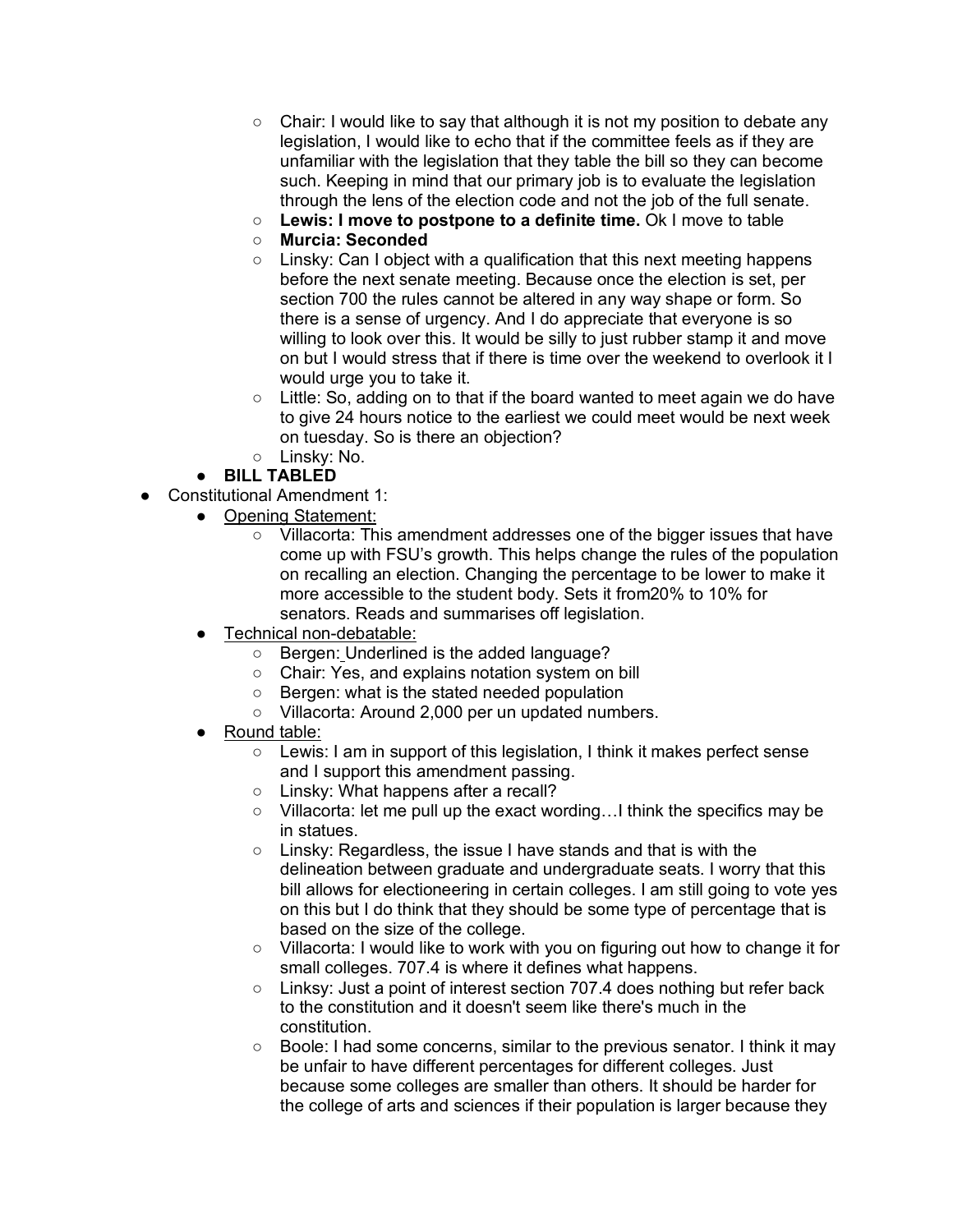have more opinions. So I don't agree with setting different percentages for the college of music just because they're small. If anything that punishes the college of music and in some ways it punishes the college of arts and science just because their population is large. So I think you should keep it at a base level like 20%. So, I am not in support of this bill. And I also say that coming from COAS or rather I and not in COAS officially yet I'm still an undergraduate seat.

- Linsky: I mean I've never seen a recall election. When I lived in california they had those every now and then. I think the jist of this is officials can become stagnated. And what I do think this legislation does is it sends a message to the people at the top and I like the ethos behind that. So, what if it was 15% lets split the difference here.
- Boole: I don't think we should pass legislation just to send a message to the people about what they can do. Especially a constitutional amendment.
- Linsky: That's exactly what legislation is.
- Boole: Well, we could actually pass a resolution if we wanted to express opinions. I think changing the constitution in order… recalls should be rare, right? Because the people should choose right or how they want the first time. And I think the current writing keeps it that way.
- Linsky: Out of curiosity does anyone know when there was a recall petition last at FSU? So rare implies that something occurs very seldomly but it sounds like we're closer to never than rare.
- Lewis: I agree with Linsky with this.I think a common complaint we get from students is that they don't feel like they have a way to express their opinions of their dislike of elected officials in sga. I think that this could be empowering and I don't think that we will see a recall but I do think that sending a message is extremely important.
- Boole: I'd have to disagree with that again. First of all I don't think a way to voice your opinion is a recall election. I think the best way to voice your opinion is with your initial vote. If you lose the election or if your candidate you supported loses the election then that's just the fate of democracy, tyranny of the majority. Also I have an Issue with the idea of empowering students. If you don't think that a recall will ever happen then it's not empowering at all. It's a complete sham of empowerment. Because now what your saying it a recall election could happen but its not really ever going to because recall elections dont happen. So, I would urge the sponsor and everyone to look for ways to actually empower students to voice their opinions. Because if no one even expects this to happen, even with the change then why should this be seen as empowering to students. I think its a classic SGA thing that … I just dont agree.
- Murcia: I would like to say something real quick, I have been in the 71st student senate. During the 71st student senate a piece of legislation was written to specifically remove the president from power. It was written without purpose, basically the same way as just in case we ever need it. It was never meant to be used but then it was in the 72nd because of the situation. This piece of legislation is there to protect students and give them that voice.
- Boole: See but it still exists in the constitution. Not passing this amendment does not change what is already in the constitution. Those safeguards still exist. Me not supporting this is not me not supporting the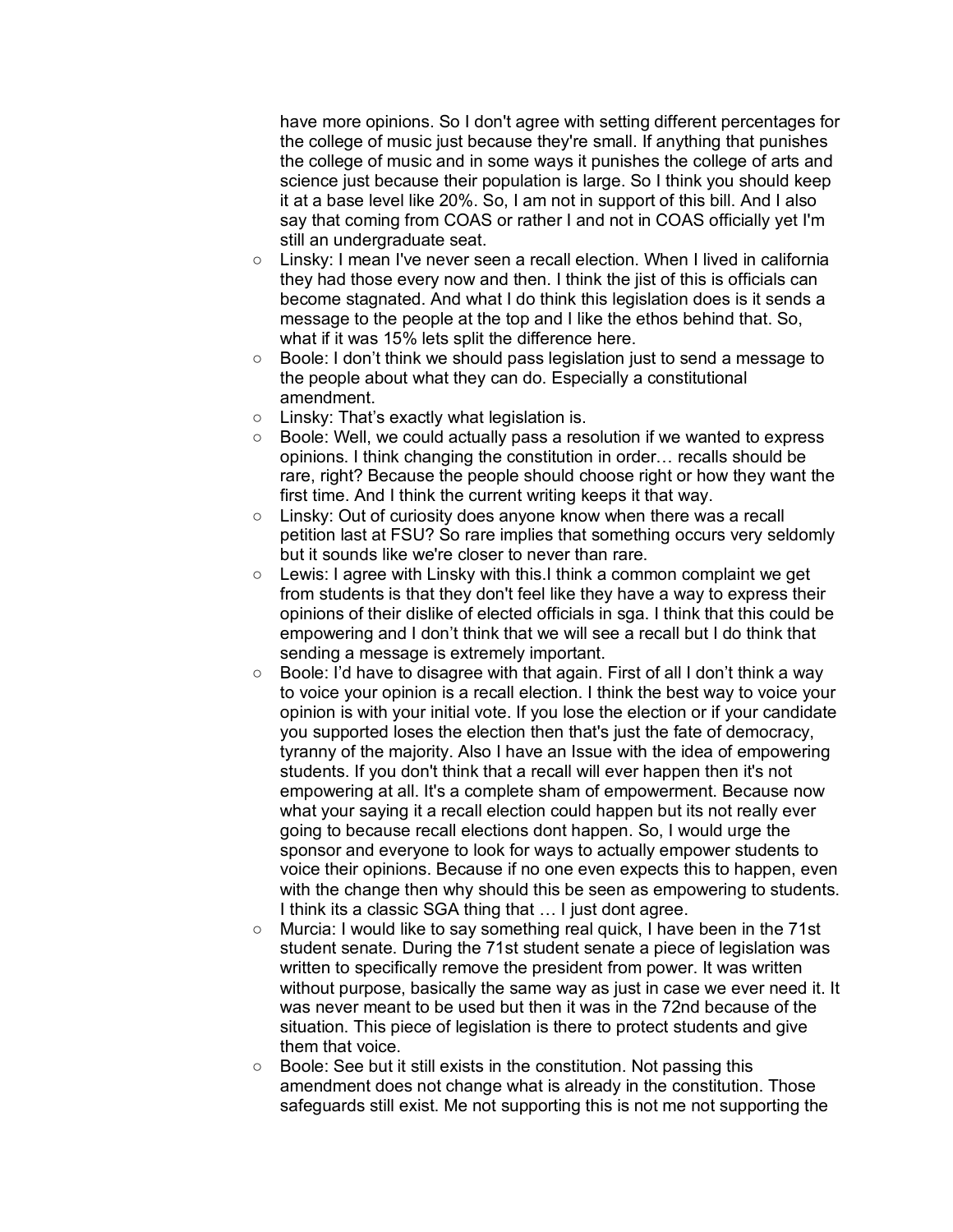safe guards because those safeguards are already in the constitution. We already have the capability to do a recall election if necessary.

- Linsky: what is voter turnout?
- Murcia: less than ten percent
- Linsky: It's less than ten percent so we're essentially saying that if we are going to recall an election you need double the amount that actually voted. The odds of getting 20 percent there is beyond highly impractical. So with that piece of information this sounds like a constitutional provision that is there only for show. That being said I can appreciate that having a recall amendment could encourage people directly after an election to recall someone without cause just to say they can. We are going to petition to recall if we lose. So that being said I am not so onboard with 10 percent because its so close to voter turnout but 15 percent even though it was a spur of the moment number it allows for people to come together in order to combat a situation like the one in the 72nd. It shows the elected that if you do poorly against the powers that be as an electorate they can be ousted. And to the electorate that they can have their voices be heard.
- Little: Senator villacorta is that a point?
- Villacorta: Indiscriminate speaking
- Boole: I would like to speak it possible.
- Little: Did anyone want to add anything first?
- Villacorta: I would like to clear something up. From the Archives I have never seen a recall election. I understand the fears of a recall election. In section 707.5 requires sponsors of the recall to explain reasons behind recall. I know last year that the students didn't even try because it was such a high number. 7-8% turnout last semester and on average 10%. We've had amendments appear on the ballot and then they are accepted or rejected. Getting 20% of the College of Arts & Sciences it would be impossible to get that number of signatures. It can be very difficult for many colleges. When the 20% number was made it was when the university was much smaller.
- $\circ$  Linsky: You've won me over. 2/3rd on the ballot will ensure that it is what the people want
- Boole: I agree and I think we need to discuss what percentage is fair before the senate.
- Closing:
	- Villacorta: I appreciate the debate and I yield
- Vote:
	- Y (Boole, Murcia, Lewis, Linsky, Arutt, Bergen) N (0) A (0)
- **CONSTITUTIONAL AMENDMENT PASSES**
- Constitutional Amendment 2:
	- Opening Statement:
		- Villacorta: Helps reduce redundancy and makes the constitution easier to read.
	- Technical non-debatable:
	- None
	- Round table:
		- Boole: I commend senator Villacorta on this legislation.
	- Closing: